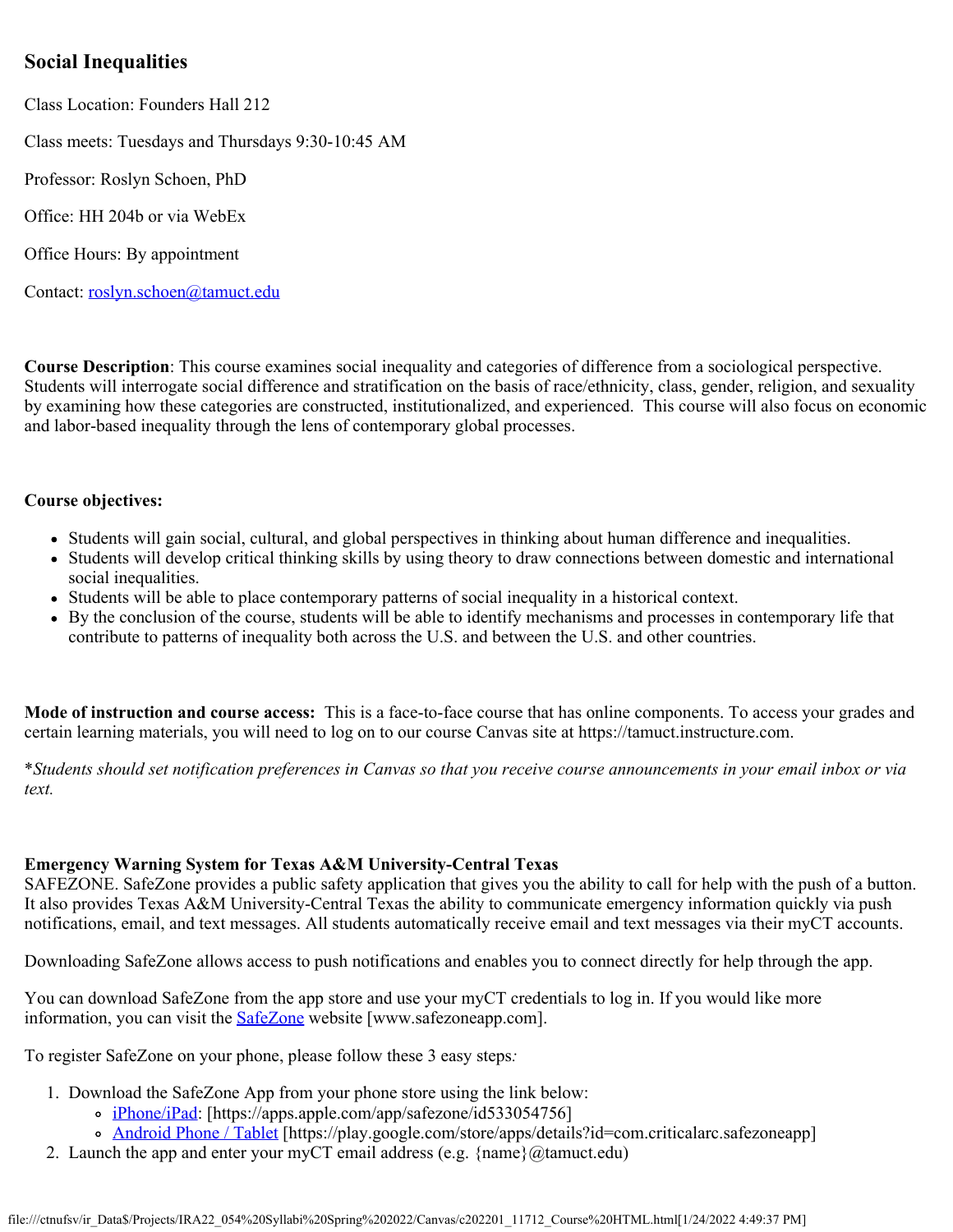3. Complete your profile and accept the terms of service

#### **Student-instructor interaction:**

The best way to contact me is through email (roslyn.schoen@tamuct.edu). I check email every day during the week and often on the weekends as well. I do not respond to email after 7 PM; if you email in the middle of the night, please look for my response the following day.

Please indicate which course you are in when you email me. Some of you are in multiple courses with me, so please let me know which one you are referring to in the email.

The best way to refer to your professor in email or in person is as "Professor Schoen" or "Dr. Schoen," pronounced *SHANE*.

### **Required reading materials:**

Froyum, Carissa, Katrina Bloch, and Tiffany Taylor 2017. *Creating and Contesting Social Inequalities.* Oxford University Press.

Pascale, C. 2021. *Living on the Edge: When Hard Times Become a Way of Life.* Polity Press.

Andrew Brooks. 2019. *Clothing Poverty: The Hidden World of Fast Fashion and Second-Hand Clothes*, 2<sup>nd</sup> Edition. University of Chicago Press.

Other required reading materials will be available on Canvas or through the course E-Reserve page. E-Res Password: *unequal*

### **Course requirements:**

Below is a description of the main activities for this course. They include (1) reading assignments, (2) one essay, (3) participation on the course discussion boards, (4) a midterm exam, and (5) one final exam.

It is imperative that you keep up with readings and weekly assignments. Students who ignore the weekly assignments and attempt to "catch up" later in the semester have a very difficult time passing the course.

- 1. **Reading assignments and other materials:** Readings for the course are listed in the schedule below. Students should complete as much of the readings as possible before coming to class on Tuesdays. Complete the weekly readings before attempting to complete an assignment, including discussion boards. **Additional readings will be available online in the course E-Reserves folder.** E-Reserve readings are marked on the course schedule as "eRes" readings and are just as important as the readings from your book. **\*\*Our E-Reserve password is: unequal** (all lower case)
- 2. **Essay:** Students will compose one essay that reflects on the book by Pascale. Essays should be 700-1,000 words and are your opportunity to demonstrate that you have completed the book and have engaged in thoughtful consideration of the facts and themes contained within. This essay does not need a title page. It should be single spaced, 12-point font, 1-inch margins, with a *reference list and in-text citations*. Students should use ASA or APA style. **The essay is worth 100 points and a grading rubric will be available to you on Canvas.**
- 3. **Discussion Boards:** Students will participate on our course discussion board during hybrid weeks. Your primary/initial postings will address my discussion question(s) and should be made by **midnight (11:59 PM CST) on that Thursday**. Once several initial posts have been made, you will move on by reading and responding to at least two of your peers' primary posts. Response posts commenting and reflecting upon the comments of your peers should be made by **midnight**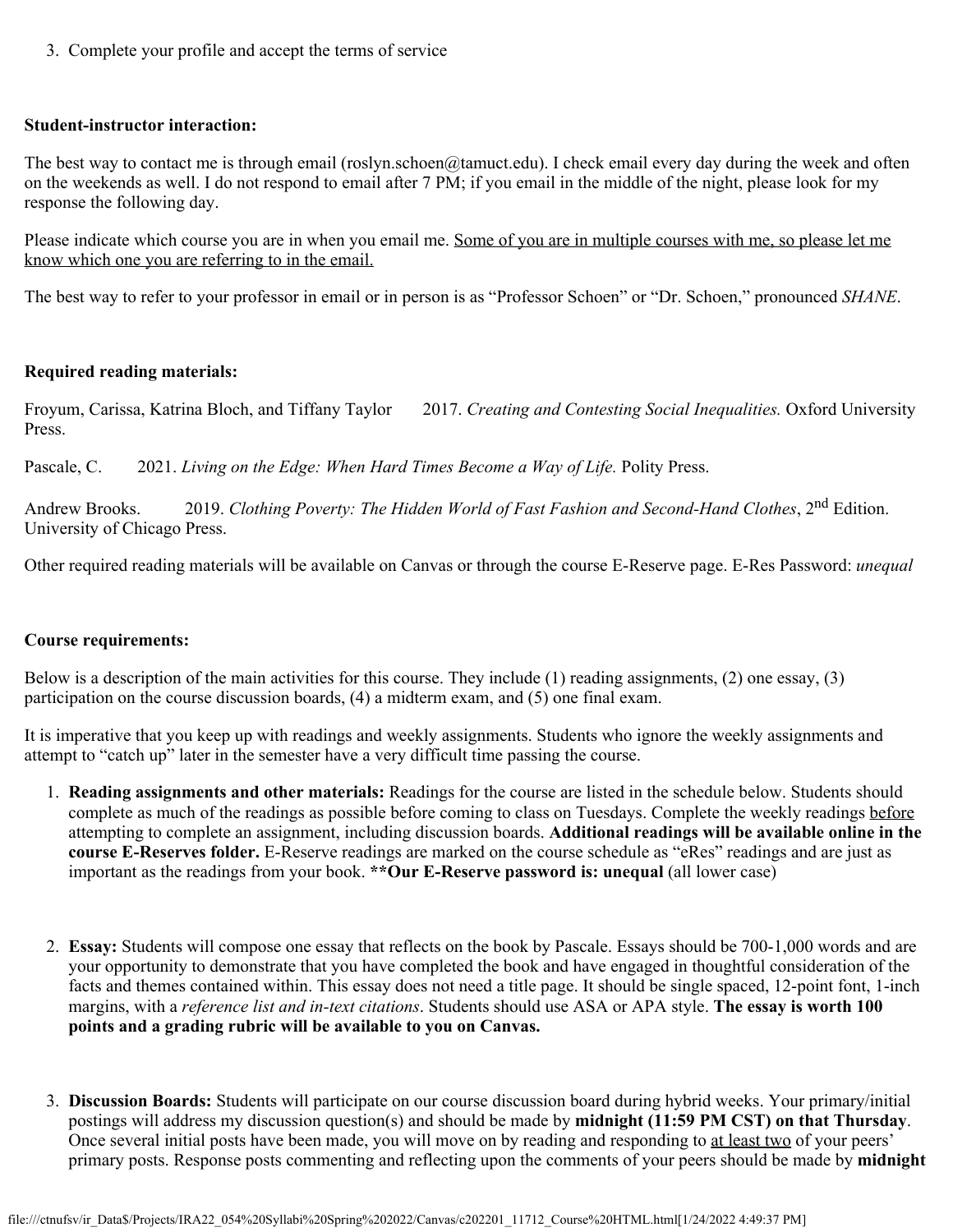### **(11:59 PM CST) each Sunday. Late posts will not receive credit.**

#### **\*\*Please see the detailed instructions for discussion boards posted to Canvas.**

4. **Exams:** There will be one midterm and one final exam this semester. These exams will cover readings, discussion boards, films, and any other supplemental material we engaged with. The format will be a combination of closed choice and essay questions.

#### **Posting of Grades:**

- All student grades will be posted using the CANVAS grade book and students should monitor their grade status through this tool.
- Students should always refer to the syllabus for total points and points possible. The Canvas gradebook tool may misinform students from time to time.
- Grades will usually be posted within 7-10 days of due dates. Some assignments could require more time to read through and give individualized feedback. For such assessments, you may need to be patient.

| Assignment                     | Points |
|--------------------------------|--------|
| Discussion board participation |        |
| $(5 \omega 20 \text{ points})$ | 100    |
| Essay                          | 100    |
| Midterm exam                   | 100    |
| Final exam                     | 100    |
| Total:                         | 400    |

#### **TECHNOLOGY REQUIREMENTS AND SUPPORT**

This course will use the A&M-Central Texas Instructure Canvas learning management system. **We strongly recommend the latest versions of Chrome or Firefox browsers. Canvas no longer supports any version of Internet Explorer.**

Logon to A&M-Central Texas Canvas [https://tamuct.instructure.com/] or access Canvas through the TAMUCT Online link in myCT [https://tamuct.onecampus.com/]. You will log in through our Microsoft portal.

Username: Your MyCT email address. Password: Your MyCT password

#### **Canvas Support**

Use the Canvas Help link, located at the bottom of the left-hand menu, for issues with Canvas. You can select "Chat with Canvas Support," submit a support request through "Report a Problem," or call the Canvas support line: 1-844-757-0953.

For issues related to course content and requirements, contact your instructor.

#### **Online Proctored Testing**

A&M-Central Texas uses Proctorio for online identity verification and proctored testing. This service is provided at no direct cost to students. If the course requires identity verification or proctored testing, the technology requirements are: Any computer meeting the minimum computing requirements, plus web camera, speaker, and microphone (or headset). Proctorio also requires the Chrome web browser with their custom plug in.

#### **Other Technology Support**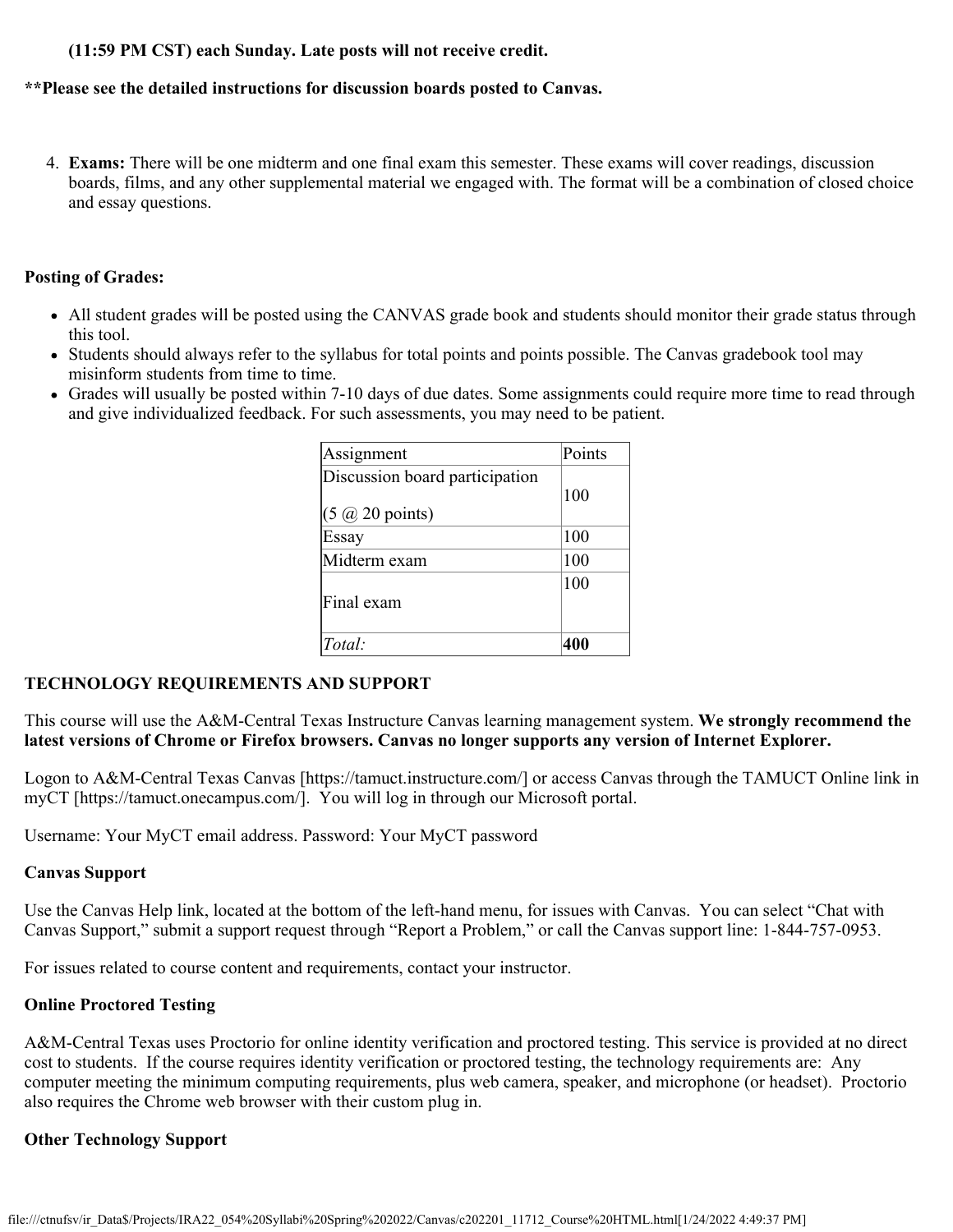For log-in problems, students should contact Help Desk Central, 24 hours a day, 7 days a week

Email: [helpdesk@tamu.edu](mailto:helpdesk@tamu.edu)

Phone: (254) 519-5466

[Web Chat](http://hdc.tamu.edu/): [http://hdc.tamu.edu]

*Please let the support technician know you are an A&M-Central Texas student.*

*Please let the support technician know you are an A&M-Central Texas student.*

*Technology issues are not an excuse for missing a course requirement – make sure your computer is configured correctly and address issues well in advance of deadlines.*

### **COURSE SCHEDULE**

Numbered chapters are from your course reader, *Creating and Contesting Social Inequalities*. Readings not in your books are labeled "eRes." These reading assignments are available on the course E-Reserves (eRes) page. (eRes password: unequal)

### **Week 1.**

| Topics                        | Read                                                                                       | Complete                       |
|-------------------------------|--------------------------------------------------------------------------------------------|--------------------------------|
| Course orientation            | <b>Syllabus</b>                                                                            | Obtain books and whatever else |
| How Inequality Came to<br> Be | Readings in book: Introduction (p.1-4), Readings 1 (by Schwalbe)<br>$ $ and 2 (by Russell) | vou need for the semester.     |

### **Week 2.**

| Topics | Read                                                                | Complete |
|--------|---------------------------------------------------------------------|----------|
|        | eRes: What is Critical Thinking? Why Does it Matter?, Chatfield     |          |
|        | Stratification and Poverty eRes: Your Brain on Poverty, D. Thompson |          |
|        | eRes: One Nation on Welfare, Grunwald                               |          |

#### **Week 3.**

| Topics             | Read                                                   | Complete |
|--------------------|--------------------------------------------------------|----------|
|                    | eRes: "The Social Construction of Gender" by J. Lorber |          |
| Race and Ethnicity | Readings 4 and 12                                      |          |
|                    | Chapter 1 of Living on the Edge                        |          |

#### **Week 4. Hybrid week**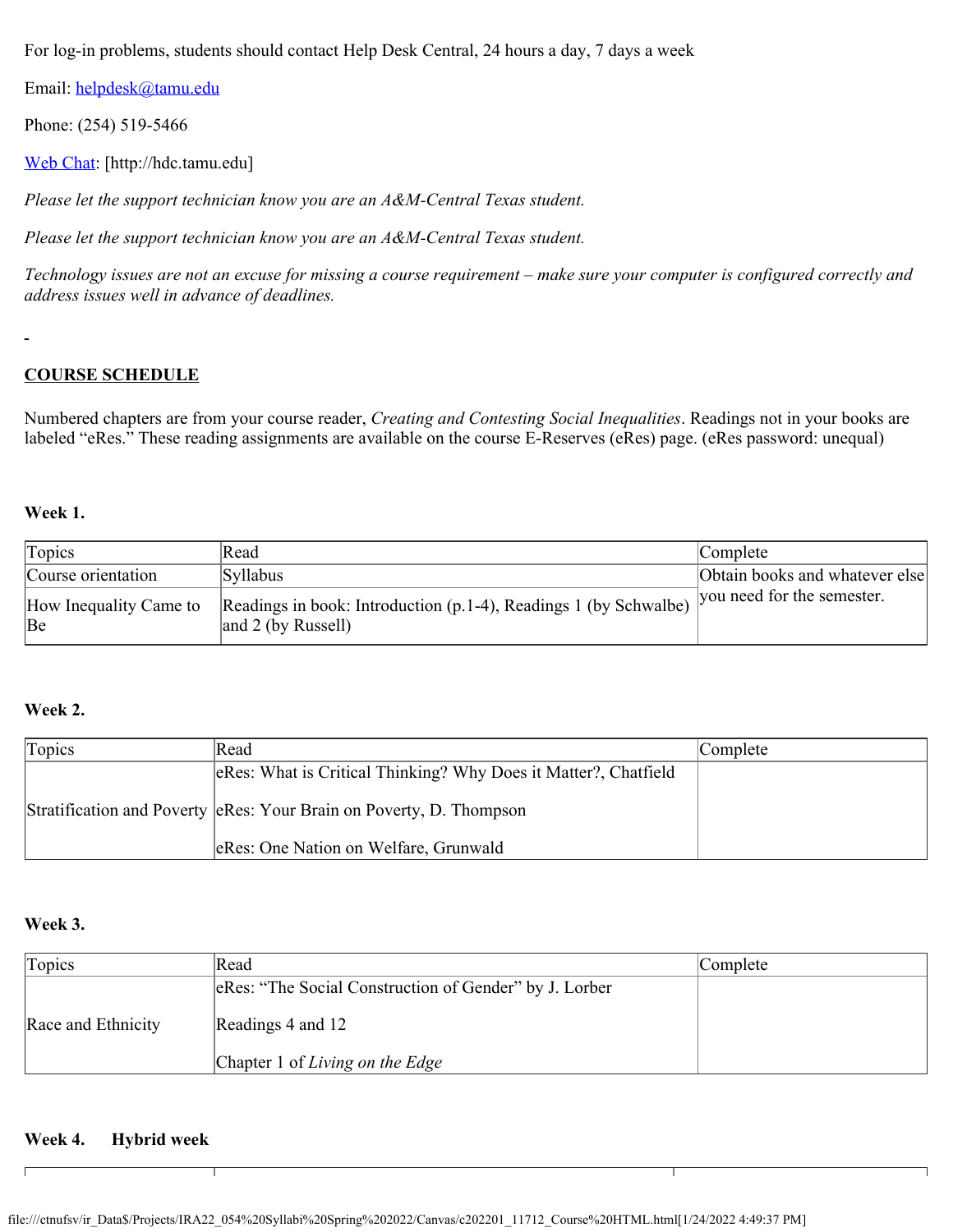| Topics                 | Read/View                                                                                  | Complete                                                        |
|------------------------|--------------------------------------------------------------------------------------------|-----------------------------------------------------------------|
|                        | eRes - "Constructing Ethnicity" by J. Nagel                                                | Tuesday: Watch video on Canvas                                  |
|                        | Readings 11, 14, 16                                                                        |                                                                 |
| Gender and Sexualities | Chapter 2 of Living on the Edge                                                            | Thursday: Discussion board<br>Primary posts due, response posts |
|                        | Video: Social disparities of race and ethnicity (link on Canvas) due by Sunday at 11:59 PM |                                                                 |

## **Week 5.**

| Topics                        | Read                                                             | Complete |
|-------------------------------|------------------------------------------------------------------|----------|
| Exploitation and<br>Exclusion | Readings 6, 18, 20, 21<br>Chapters 3 and 4 of Living on the Edge |          |

# **Week 6.**

| Topics                   | Read                                   | Complete |
|--------------------------|----------------------------------------|----------|
| Institutional Inequality | Readings 23, 26, 33                    |          |
|                          | Chapters 5 and 6 of Living on the Edge |          |

## **Week 7.**

| Topics     | Read                                                            | Complete                     |
|------------|-----------------------------------------------------------------|------------------------------|
|            | Readings $28, 30$                                               | For Thursday: Watch the film |
| Difficult? | Why is Social Mobility so Chapter 7 and 8 of Living on the Edge | Discussion Board             |
|            | Film: <i>Waging A Living</i> (available on eRes)                |                              |

### **Week 8.**

| Topics              | Read                                         | Complete                  |
|---------------------|----------------------------------------------|---------------------------|
| Social Mobility and | Chapters 9-11 of Living on the Edge          | Tuesday – review for exam |
| Social Policy       | Midterm exam - over weeks 1-8 materials only | Thursday - exam           |

# **Week 9.**

| Topics          | Read                                               | <b>Complete</b>                     |
|-----------------|----------------------------------------------------|-------------------------------------|
| Globalization I | eRes: Chapter 1 of "Planet of Slums" by Mike Davis | <b>Essay due over Living on the</b> |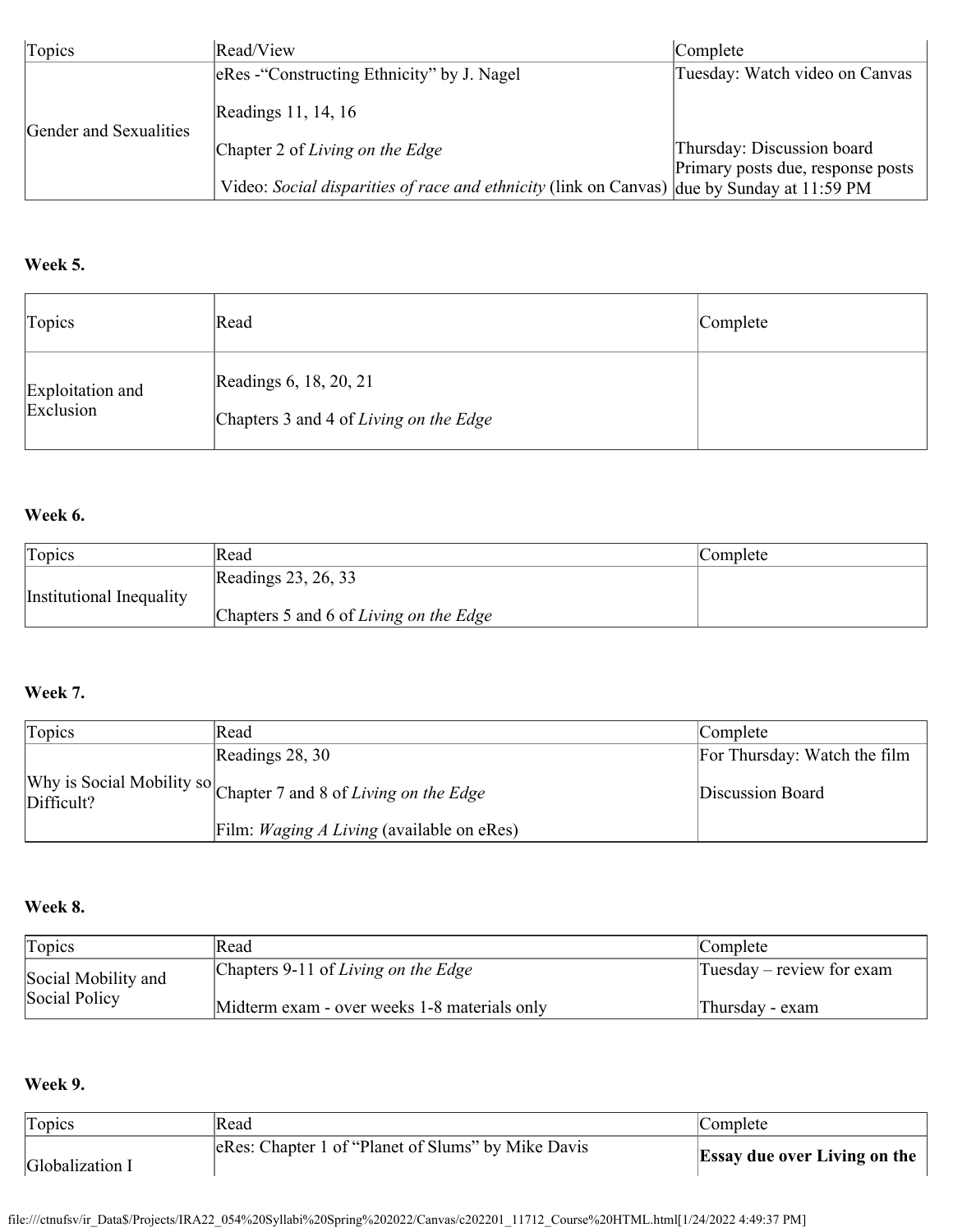| --<br>в.<br>- |  |
|---------------|--|
|---------------|--|

## **Week 10.**

| Topics           | Read                                                      | Complete         |
|------------------|-----------------------------------------------------------|------------------|
| Globalization II | Reading 19<br><i>Clothing Poverty</i> intro and chapter 1 | Discussion board |

### **Week 11.**

| $\mathbf{r}$<br>1 opics                               | Read                                                   | $\sim$ $\sim$ $\sim$ |
|-------------------------------------------------------|--------------------------------------------------------|----------------------|
| lGlob<br><b>Contract Contract Only</b><br>10r<br>ワロキュ | $\sim$<br>and<br>ahantara :<br>n<br>lothino<br>uddie." |                      |

### **Week 12.**

| Topics                                | Read                                                                            | Complete                                                    |
|---------------------------------------|---------------------------------------------------------------------------------|-------------------------------------------------------------|
| Global Production and<br>Inequality I | <i>Clothing Poverty chapters</i> $5 & 6$<br>Film: <i>China Blue</i> on eReserve | Thursday: Watch the film<br> China Blue<br>Discussion board |

## **Week 13.**

| Topics                                 | Read                                     | Complete |
|----------------------------------------|------------------------------------------|----------|
|                                        | Reading 29                               |          |
| Global Production and<br>Inequality II | <i>Clothing Poverty chapters</i> $7 & 8$ |          |
|                                        |                                          |          |

## **Week 14.**

| Topics               | Read                                                   | <i>Complete</i> |
|----------------------|--------------------------------------------------------|-----------------|
| Ethical Consumerism? | <i>Clothing Poverty chapter 9</i>                      |                 |
|                      | eRes: "Women and Rural Industrialization" by R. Schoen |                 |

## **Week 15.**

| Topics    | Read                               | Complete               |
|-----------|------------------------------------|------------------------|
| Now what? | <i>Clothing Poverty chapter 10</i> | Exam review            |
|           | Reading 25                         | Final discussion board |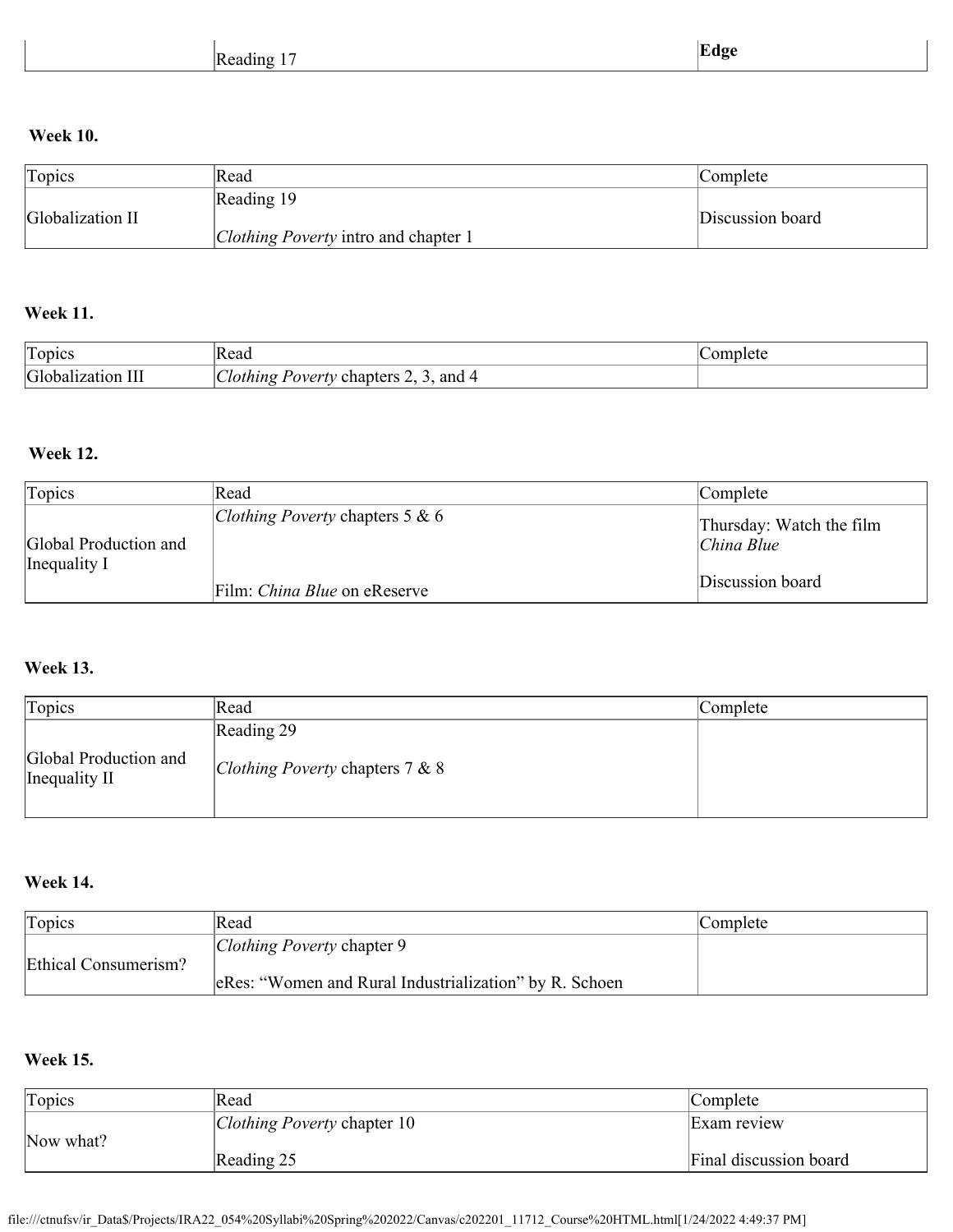### **Week 16.**

| Topics          | Read                                                 | Complete   |
|-----------------|------------------------------------------------------|------------|
| Final Exam Week | No new readings. Exam will cover weeks 9 to 15 only. | Final exam |

#### **Highlighted university dates and deadlines:**

| February $2, 2022$ | Deadline to drop 16-week Classes with No Record                      |  |
|--------------------|----------------------------------------------------------------------|--|
| April 8, 2022      | Deadline to Drop 16-Week Classes with a Quit $(Q)$ or Withdraw $(W)$ |  |
| March 14-18, 2022  | Spring Break (University Closed)                                     |  |
| May 14, 2022       | Spring Commencement Ceremony at 7 PM (tentative)                     |  |
| May 17, 2022       | Final grades submitted by this day                                   |  |

For all university dates, see: [TAMUCT Academic Calendar](https://www.tamuct.edu/registrar/academic-calendar.html)

## **COURSE POLICIES**

#### **Make-up and late policies**

This is a 100% online course. You are responsible for managing your time to make sure you complete all assignments on time. \*\*There are no make-ups for discussion posts or quizzes.\*\* In the event that a student experiences a documented illness, injury, or other emergency that causes them to miss a discussion board or quiz, the student should contact the instructor right away to make alternate arrangements.

A student may only make up **the final exam** if there is illness, injury, or another *documented* excuse. If a student misses an exam due to illness, injury, something out of their control they must 1. Provide documentation (doctor's note, police report, etc.), 2. Notify Dr. Schoen as soon as possible of intent to take a make-up exam, and 3. Prepare to take the make-up exam within 1 week of the excused absence. Students who miss an exam with no excused absence will receive a zero for that exam. If the student foresees that s/he will be unable to complete the course, then s/he should drop the course or accept the posted grade.

#### **Plagiarism policy**

Plagiarism on any assignment (discussion boards, quizzes, journals, etc) will not be tolerated. Students are responsible for understanding what constitutes plagiarism. If you are confused, please ask me.

If an assignment is found to be plagiarized, the student will receive a zero for that assignment and a referral to Student Affairs.

If the plagiarism is egregious, the student will receive an F for the course. See also: section below on Academic Integrity.

# **UNIVERSITY RESOURCES, PROCEDURES, AND GUIDELINES**

#### **Drop Policy**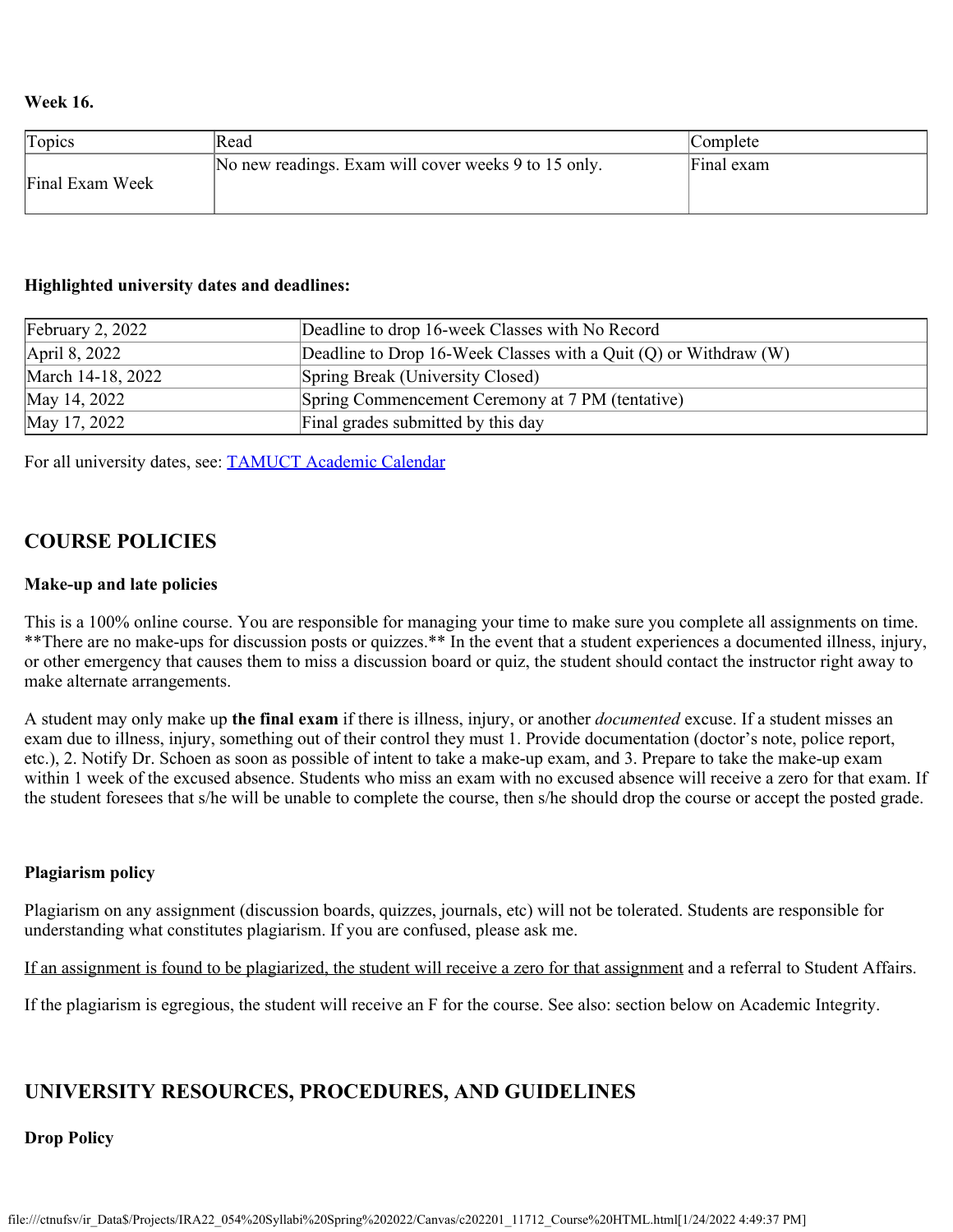If you discover that you need to drop this class, you must complete the **Drop Request** Dynamic Form through Warrior Web.

[https://dynamicforms.ngwebsolutions.com/casAuthentication.ashx?InstID=eaed95b9-f2be-45f3-a37d-46928168bc10&targetUrl=https%3A%2F%2Fdynamicforms.ngwebsolutions.com%2FSubmit%2FForm%2FStart%2F53b8369e-0502-4f36-be43-f02a4202f612].

Faculty cannot drop students; this is always the responsibility of the student. The Registrar's Office will provide a deadline on the Academic Calendar for which the form must be completed. Once you submit the completed form to the Registrar's Office, you must go into Warrior Web and confirm that you are no longer enrolled. If you still show as enrolled, FOLLOW-UP with the Registrar's Office immediately. You are to attend class until the procedure is complete to avoid penalty for absence. Should you miss the drop deadline or fail to follow the procedure, you will receive an F in the course, which may affect your financial aid and/or VA educational benefits.

### **Academic Integrity**

Texas A&M University-Central Texas values the integrity of the academic enterprise and strives for the highest standards of academic conduct. A&M-Central Texas expects its students, faculty, and staff to support the adherence to high standards of personal and scholarly conduct to preserve the honor and integrity of the creative community. Any deviation by students from this expectation may result in a failing grade for the assignment and potentially a failing grade for the course. All academic misconduct concerns will be referred to the Office of Student Conduct. When in doubt on collaboration, citation, or any issue, please contact your instructor before taking a course of action.

For more [information regarding the Student Conduct process](https://nam04.safelinks.protection.outlook.com/?url=https%3A%2F%2Fwww.tamuct.edu%2Fstudent-affairs%2Fstudent-conduct.html&data=04%7C01%7Clisa.bunkowski%40tamuct.edu%7Ccfb6e486f24745f53e1a08d910055cb2%7C9eed4e3000f744849ff193ad8005acec%7C0%7C0%7C637558437485252160%7CUnknown%7CTWFpbGZsb3d8eyJWIjoiMC4wLjAwMDAiLCJQIjoiV2luMzIiLCJBTiI6Ik1haWwiLCJXVCI6Mn0%3D%7C1000&sdata=yjftDEVHvLX%2FhM%2FcFU0B99krV1RgEWR%2BJ%2BhvtoR6TYk%3D&reserved=0), [https://www.tamuct.edu/student-affairs/student-conduct.html].

If you know of potential honor violations by other students, you may [submit a report](https://nam04.safelinks.protection.outlook.com/?url=https%3A%2F%2Fcm.maxient.com%2Freportingform.php%3FTAMUCentralTexas%26layout_id%3D0&data=04%7C01%7Clisa.bunkowski%40tamuct.edu%7Ccfb6e486f24745f53e1a08d910055cb2%7C9eed4e3000f744849ff193ad8005acec%7C0%7C0%7C637558437485262157%7CUnknown%7CTWFpbGZsb3d8eyJWIjoiMC4wLjAwMDAiLCJQIjoiV2luMzIiLCJBTiI6Ik1haWwiLCJXVCI6Mn0%3D%7C1000&sdata=CXGkOa6uPDPX1IMZ87z3aZDq2n91xfHKu4MMS43Ejjk%3D&reserved=0), [https://cm.maxient.com/reportingform.php?TAMUCentralTexas&layout\_id=0].

### **Academic Accommodations**

At Texas A&M University-Central Texas, we value an inclusive learning environment where every student has an equal chance to succeed and has the right to a barrier-free education. The Warrior Center for Student Success, Equity and Inclusion is responsible for ensuring that students with a disability receive equal access to the university's programs, services and activities. If you believe you have a disability requiring reasonable accommodations, please contact the Office of Access and Inclusion, WH-212; or call (254) 501-5836. Any information you provide is private and confidential and will be treated as such.

For more information, please visit our **Access & Inclusion** Canvas page (log-in required) [https://tamuct.instructure.com/courses/717]

#### **Important information for Pregnant and/or Parenting Students**

Texas A&M University-Central Texas supports students who are pregnant and/or parenting. In accordance with requirements of Title IX and related guidance from US Department of Education's Office of Civil Rights, the Dean of Student Affairs' Office can assist students who are pregnant and/or parenting in seeking accommodations related to pregnancy and/or parenting. Students should seek out assistance as early in the pregnancy as possible. For more information, please visit [Student Affairs](https://www.tamuct.edu/student-affairs/pregnant-and-parenting-students.html) [https://www.tamuct.edu/student-affairs/pregnant-and-parenting-students.html]. Students may also contact the institution's Title IX Coordinator. If you would like to read more about these [requirements and guidelines](http://www2.ed.gov/about/offices/list/ocr/docs/pregnancy.pdf) online, please visit the website [http://www2.ed.gov/about/offices/list/ocr/docs/pregnancy.pdf].

Title IX of the Education Amendments Act of 1972 prohibits discrimination on the basis of sex and gender–including pregnancy, parenting, and all related conditions. A&M-Central Texas is able to provide flexible and individualized reasonable accommodation to pregnant and parenting students. All pregnant and parenting students should contact the Associate Dean in the Division of Student Affairs at (254) 501-5909 to seek out assistance. Students may also contact the University's Title IX Coordinator.

#### **Tutoring**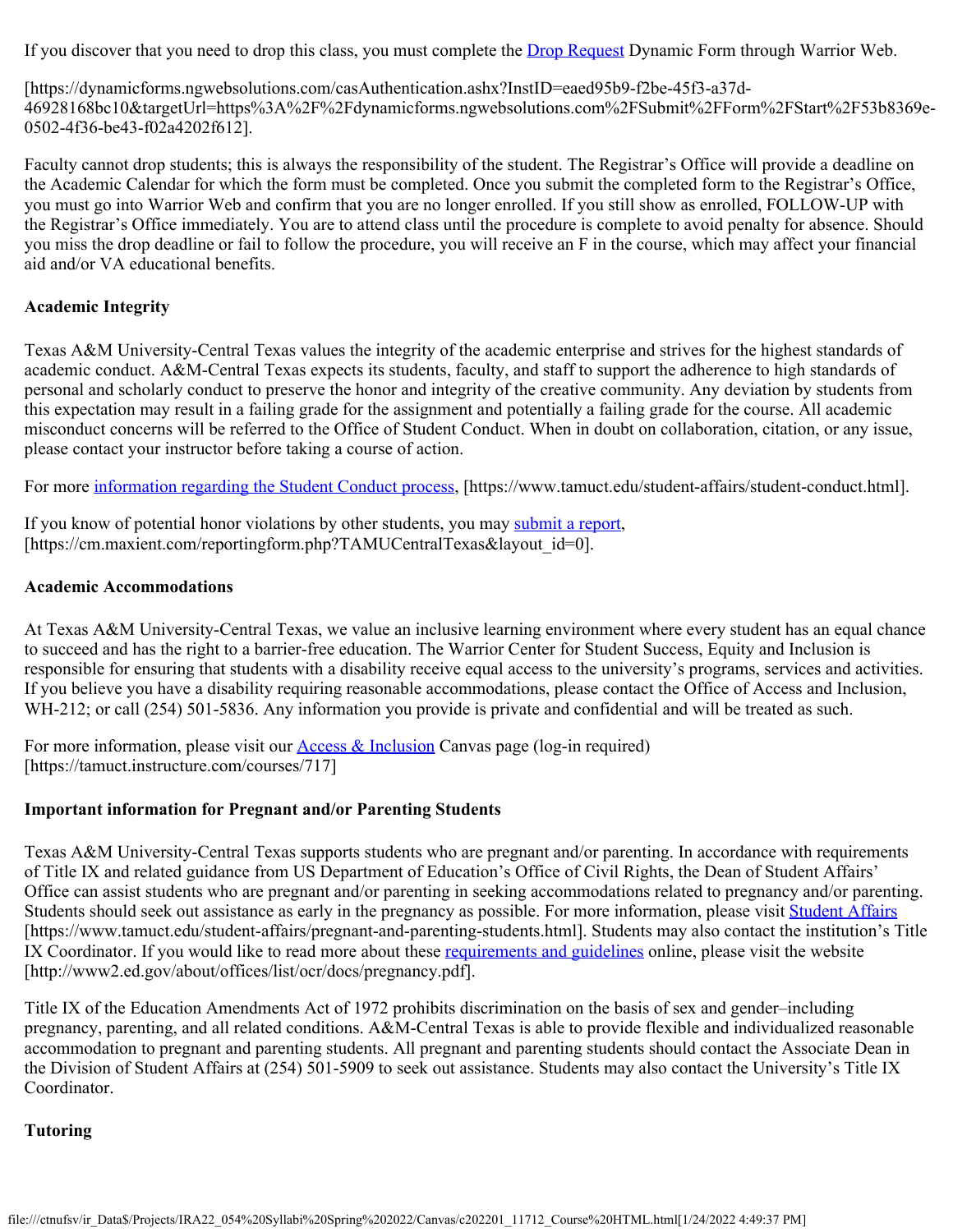Tutoring is available to all A&M-Central Texas students, both virtually and in-person. Student success coaching is available online upon request.

If you have a question, are interested in becoming a tutor, or in need of success coaching contact the Warrior Center for Student Success, Equity and Inclusion at (254) 501-5836, visit the Warrior Center at 212 Warrior Hall, or by emailing [WarriorCenter@tamuct.edu](mailto:WarriorCenter@tamuct.edu).

To schedule tutoring sessions and view tutor availability, please visit [Tutor Matching](https://tutormatchingservice.com/TAMUCT) [Services](https://tutormatchingservice.com/TAMUCT) [https://tutormatchingservice.com/TAMUCT] or visit the Tutoring Center in 111 Warrior Hall.

Chat live with a remote tutor 24/7 for almost any subject from on your computer! Tutor.com is an online tutoring platform that enables A&M-Central Texas students to log in and receive online tutoring support at no additional cost. This tool provides tutoring in over 40 subject areas except writing support. Access Tutor.com through Canvas.

### **\*University Writing Center\* (Use this resource!)**

University Writing Center: Located in Warrior Hall 416, the University Writing Center (UWC) at Texas A&M University– Central Texas (A&M–Central Texas) is a free service open to all A&M–Central Texas students. For the Spring 2022 semester, the hours of operation are from 10:00 a.m.-5:00 p.m. Monday thru Thursday in Warrior Hall 416 (with online tutoring available every hour as well) with satellite hours available online only Monday thru Thursday from 6:00-9:00 p.m. and Saturday 12:00- 3:00 p.m.

Tutors are prepared to help writers of all levels and abilities at any stage of the writing process. While tutors will not write, edit, or grade papers, they will assist students in developing more effective composing practices. By providing a practice audience for students' ideas and writing, our tutors highlight the ways in which they read and interpret students' texts, offering guidance and support throughout the various stages of the writing process. In addition, students may work independently in the UWC by checking out a laptop that runs the Microsoft Office suite and connects to WIFI, or by consulting our resources on writing, including all of the relevant style guides. Whether you need help brainstorming ideas, organizing an essay, proofreading, understanding proper citation practices, or just want a quiet place to work, the UWC is here to help!

Students may arrange a one-to-one session with a trained and experienced writing tutor by making an appointment via [WCOnline](https://tamuct.mywconline.com/) [https://tamuct.mywconline.com/]. In addition, you can email Dr. Bruce Bowles Jr. at bruce.bowles@tamuct.edu if you have any questions about the UWC, need any assistance with scheduling, or would like to schedule a recurring appointment with your favorite tutor by making an appointment via [WCOnline](https://tamuct.mywconline.com/) [https://tamuct.mywconline.com/]. In addition, you can email Dr. Bruce Bowles Jr. at bruce.bowles@tamuct.edu if you have any questions about the UWC, need any assistance with scheduling, or would like to schedule a recurring appointment with your favorite tutor.

### **University Library**

The University Library provides many services in support of research across campus and at a distance. We offer over 200 electronic databases containing approximately 400,000 eBooks and 82,000 journals, in addition to the 96,000 items in our print collection, which can be mailed to students who live more than 50 miles from campus. Research guides for each subject taught at A&M-Central Texas are available through our website to help students navigate these resources. On campus, the library offers technology including cameras, laptops, microphones, webcams, and digital sound recorders.

Research assistance from a librarian is also available 24 hours a day through our online chat service, and at the reference desk when the library is open. Research sessions can be scheduled for more comprehensive assistance, and may take place virtually through WebEx, Microsoft Teams or in-person at the library. [Schedule an appointment](https://nam04.safelinks.protection.outlook.com/?url=https%3A%2F%2Ftamuct.libcal.com%2Fappointments%2F%3Fg%3D6956&data=04%7C01%7Clisa.bunkowski%40tamuct.edu%7Cde2c07d9f5804f09518008d9ab7ba6ff%7C9eed4e3000f744849ff193ad8005acec%7C0%7C0%7C637729369835011558%7CUnknown%7CTWFpbGZsb3d8eyJWIjoiMC4wLjAwMDAiLCJQIjoiV2luMzIiLCJBTiI6Ik1haWwiLCJXVCI6Mn0%3D%7C3000&sdata=KhtjgRSAw9aq%2FoBsB6wyu8b7PSuGN5EGPypzr3Ty2No%3D&reserved=0) [here](https://nam04.safelinks.protection.outlook.com/?url=https%3A%2F%2Ftamuct.libcal.com%2Fappointments%2F%3Fg%3D6956&data=04%7C01%7Clisa.bunkowski%40tamuct.edu%7Cde2c07d9f5804f09518008d9ab7ba6ff%7C9eed4e3000f744849ff193ad8005acec%7C0%7C0%7C637729369835011558%7CUnknown%7CTWFpbGZsb3d8eyJWIjoiMC4wLjAwMDAiLCJQIjoiV2luMzIiLCJBTiI6Ik1haWwiLCJXVCI6Mn0%3D%7C3000&sdata=KhtjgRSAw9aq%2FoBsB6wyu8b7PSuGN5EGPypzr3Ty2No%3D&reserved=0) [https://tamuct.libcal.com/appointments/?g=6956]. Assistance may cover many topics, including how to find articles in peer-reviewed journals, how to cite resources, and how to piece together research for written assignments.

Our 27,000-square-foot facility on the A&M-Central Texas main campus includes student lounges, private study rooms, group work spaces, computer labs, family areas suitable for all ages, and many other features. Services such as interlibrary loan, TexShare, binding, and laminating are available. The library frequently offers workshops, tours, readings, and other events. For more information, please visit our **[Library website](https://nam04.safelinks.protection.outlook.com/?url=https%3A%2F%2Ftamuct.libguides.com%2Findex&data=04%7C01%7Clisa.bunkowski%40tamuct.edu%7C7d8489e8839a4915335f08d916f067f2%7C9eed4e3000f744849ff193ad8005acec%7C0%7C0%7C637566044056484222%7CUnknown%7CTWFpbGZsb3d8eyJWIjoiMC4wLjAwMDAiLCJQIjoiV2luMzIiLCJBTiI6Ik1haWwiLCJXVCI6Mn0%3D%7C1000&sdata=2R755V6rcIyedGrd4Os5rkgn1PvhHKU3kUV1vBKiHFo%3D&reserved=0)** 

[http://tamuct.libguides.com/index].